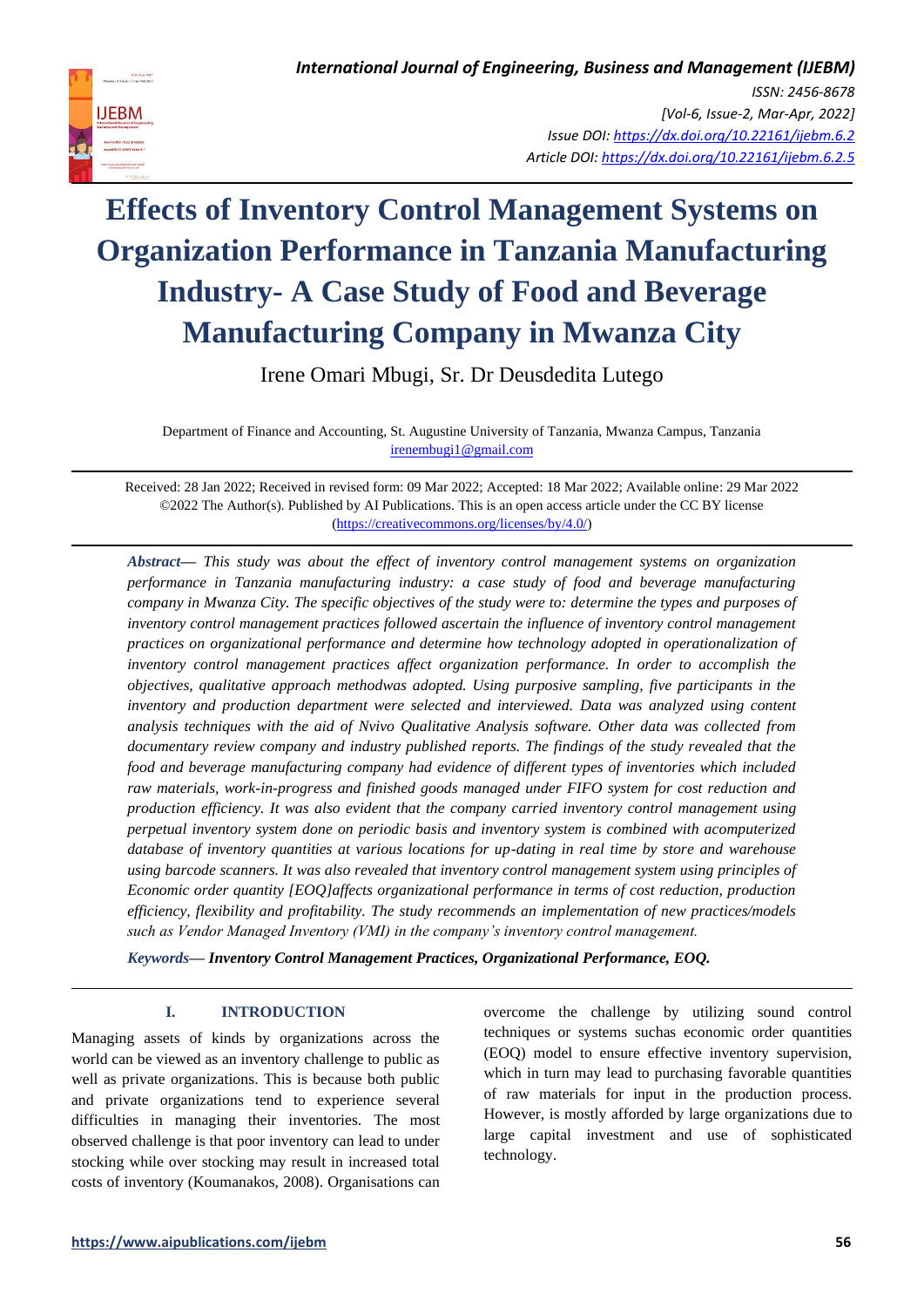Regardless of level of sophistication of control system, it is argued that inventory has to be leveled down in order to maximize storage costs and to boost up inventory to the level of customers' demand in the target market (Medard 2013; Atnafuand Balda 2018). One of the plausible ways is to avoid placing a lot of capital in inventory but this may subsequently lead to dwindling of profitability and cashflow. It thus implies that the chain supply inventory personnel need to have competence in procurement process as deficiency of or limited facts and skills in procurement.

Furthermore, an inventory control system is vital because it ensures that assets and stock are adequately managed and that precise demand forecasting is maintained to minimize unexpected procurement operations. This will help the company execute effective procurement procedures that meet market demand and supplier factors (Brigham & Gapenski, 2013).Agus & Noor (2010) also stated that precise forecasting of demand allows the business to reduce operating expenses, improved efficiency and on time supply of products and services for the future requirements by fulfilling the growing expectations of customers. This leads to increased consumer fulfilment as the outcome of the best value of products and services provided, also improved organizational effectiveness. In a similar vein, previous studies have established that improper inventories control management may cost an organization a loss ranging from 25 percent to 40 percent of the expected value, resulting from lost sales as a direct consequence of customer dissatisfaction (Makweba and Xi, 2009). Thus efficient inventory control system is part and parcel of supply chain activities to enable the organization to have sustainable competitive edge in the market and to improve firm's profitability as well. In spite of the importance of inventory control systems in organizations, such as Tanzanian manufacturing firms including food and beverage production companies, there is paucity of empirical research of the effect of inventory control system on organizational performance.

#### **Statement of the Research Problem**

Manufacturing firms have become less competitive in the market due poor inventory control systems. Tanzanian manufacturing beverage companies such as those found in Mwanza City are facing competition from other manufacturing companies in other parts of the country where they need to assume more effectual techniques of regulating and managing inventory through removing waste in the production process, reducing holding costs, ordering costs and many others.

Countless manufacturing establishments have adopted inventory management systems in their efforts to survive in the markets as well as to improve their business operations. However, in what way the inventory control schemes they apply affect organizations' performance of manufacturing companies, in particular food and beverage manufacturing companies in Tanzania has not been studied.

Inventory control management's impact on organizational efficiency has been a contentious topic to both scholars and researchers as they hold different views and findings about its influence on an organizational performance. Mukopi and Iravo (2015), for example, discovered that inventory management had a favorable impact on performance. Similarly, Mogere, Oloko and Okibo (2013) found that there is a substantial link between inventory control management and organizational performance. Both studies were conducted in Kenya in the setting of sugar industry and tea industry respectively. However, a Nigerian study by Otuya and Eginiwin (2017) among SMEs in Delta State, revealed there was no direct link between the two variables of inventory control management and organizational performance. In Nigeria, certain empirical research have also been conducted in the contexts of engineering firms, manufacturing and cement industries but none in the food and beverage industry (Eneje, Nweze and Udeh (2012); Duru, Okpe & Udeji (2014).

In the context of Tanzania exists few empirical studies on inventory control systems such as that by Ondyeki (2019) focused on inventory control system of assets and their safety in public secto while Medard (2017) focused the relationship between inventory control and management of assets also in public sector. Besides, the majority of studies for example, Otuya & Eginiwin, 2017; Otuya & Eginiwin2017; Atnafuand Balda, 2018) have adopted quantitative approach and have not obtained deep insights of how inventory control systems contribute to organizational performance and yet manufacturing food and beverage firms have intensive capital in inventories whose management is vital to company's sustainability in a competitive market. Hence, this study fills the knowledge by investigating using qualitative approach the effects of inventory control management systems on organizational performance in Tanzania manufacturing industry in the selected food and beverage manufacturing company in Mwanza City. Based on these gap identified and discussions made on empirical and theoretical evidences, the following basic research questions were formulated.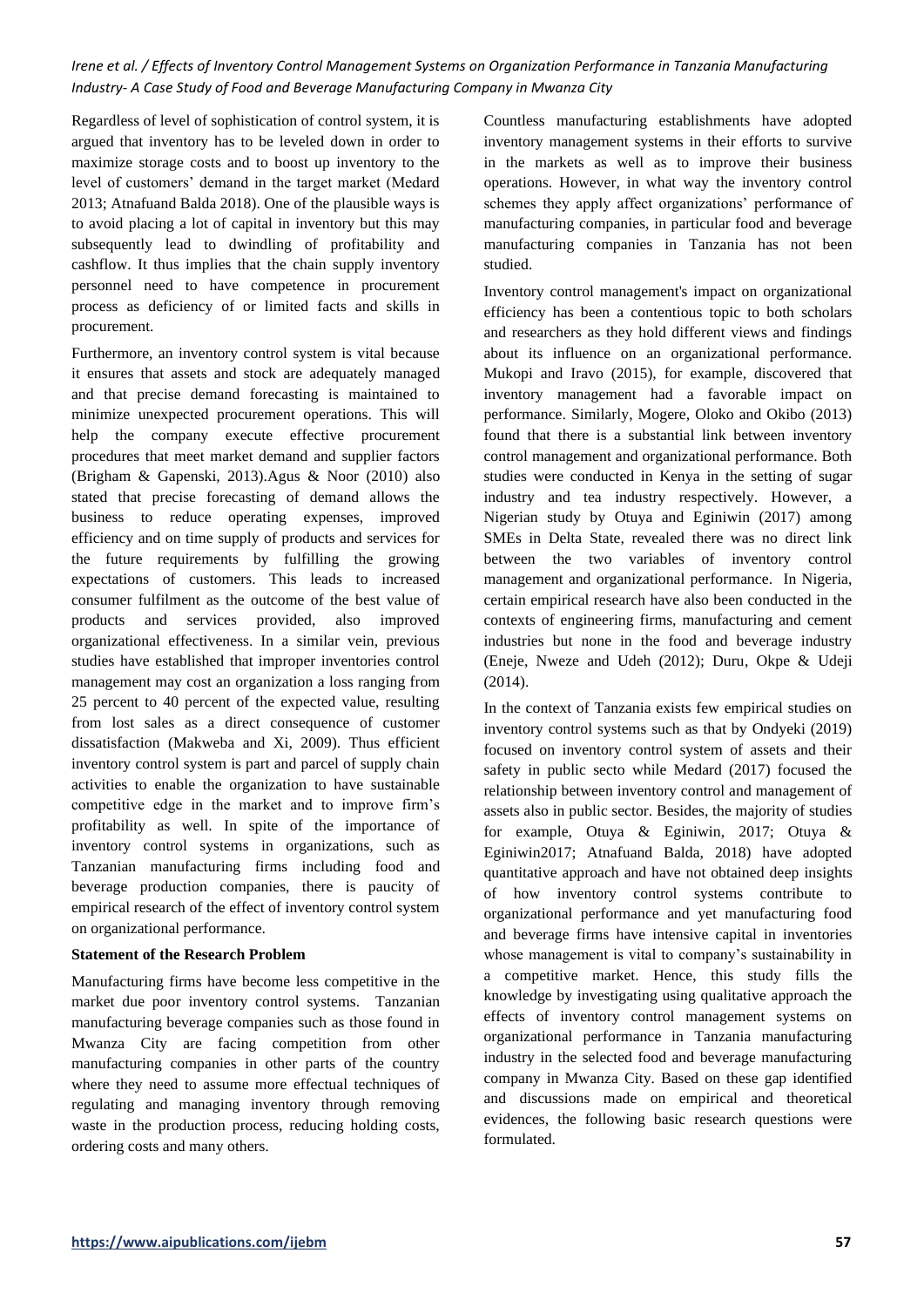- (i) What influence inventory control management practices have on organizational performance of the food and beverage manufacturing company in Mwanza city?
- (ii) How technology adopted in operationalization of the inventory control management practices affect organizational performance in the food and beverage manufacturing company in Mwanza city?

## **II. LITERATURE REVIEW**

## **2.1 Theoretical Review**

According to Kafyetta (2016), an inventory control system management is a arrangement that systematizes all inventory management activities. These systems are described to integral successfulness of any business organization and are principally used to proficiently capture stock movements using both hardware and software gears in supply chain. Inventory management, according to Saleemi (2004), is a critical issue in every firm that should not be disregarded. The goal is to save precious investment while lowering expenses and enhancing affordability. He goes on to say that the major goal of inventory control is to reduce lazy time produced by stocks shortages and non-availability of stocks, as well as inventory carrying cost expiration losses.

## **2.1.1 Types of Inventory Control Systems**

Inventory control systems are viewed as necessary components in day – to- day operations of an organization, whose significance to enhance organizational performance. According Ali et al (2014), the following are types of inventory control system: shipping, purchasing, receiving, warehouse storage, turnover, tracking, and reordering of inputs. Nevertheless, there is no a common ground among managers and scholars to what makes the difference between stock organization and stock control systems, as an effective inventory control system entail inventory management and vice versa to increase supply chain productivity and efficiency so that the correct inventory is available at the right time to satisfy client demands (Adoga & Valverde, 2014). From En- Kanselu's (2008) perspective there are two forms of inventory control systems which organizations can employ; explicitly, perpetual inventory control systems and periodic inventory control systems. En- Kanselu further informs that within these two systems, there are two sub systems of inventory control management systems: barcode systems and radio frequency identification (RFID) systems.

## **2.1.1.1 Perpetual Inventory Control Systems**

The perpetual inventory control system is concerned with regular updating inventory records and accounts at any time when inventory Items are collected, traded from inventory, transported as of one area to alternative, retrieved from inventory, and discarded. (En-kanselu 2008). The author further points out that, some establishments prefer perpetual inventory control systems because they deliver up-to-date inventory information and better hold negligible manual inventory counts. They are also chosen to because they are considered fast an accurate in capturing inventory on continual basis when they are they are properly utilized and managed (En-Kanselu, 2008). For the matter of emphasis, Chopra (2015) adds that perpetual inventory control performs better when used together with a database of inventory amounts by storeroom staffs using barcode scanners.

In spite of the importance, they have for the better performance of the organization, perpetual inventory control systems have observed short comings. First, these systems are technologically dependent as it is impossible to maintain them manually. Instead, they require technical equipments and software, which results in a large rate of execution, particularly for businesses with a great number of locations or warehouses. In addition, they need necessary periodic maintenance and upgrades, which also add extra cost.

Second, because they do not employ a consistent inventory system, a perpetual inventory system may cause recorded inventory to differ from real inventory over time. Third, since so much time occurs between physical inventory counts, they make it problematic to discover where inconsistencies in inventory amounts arise when employing a periodic inventory management system (Enkanselu, 2008). As a result, inaccuracies, stolen products, and inadequately scanned objects have an impact on the inventory that is recorded creating an expected deviation from the actual inventory counts. Therefore, the choice and use of any inventory control system need careful consideration considering strengths and weaknesses it has, and on top of this its impact on an organizational performance.

## **2.1.1.2 Periodic Inventory Systems.**

On the side of periodic inventory control systems, they do not pathway inventory on a daily basis. Instead, they are said to consent establishments to comprehend the opening and finish level of inventory within certain duration of time. These types of inventory control systems capture inventory by employing actual inventory amounts. When actual inventory is whole, the stability in the purchases account moves into the inventory account and is accustomed to concur with end inventory cost. They are user friendly as there are few problems of using a periodic inventory system (Chopra, 2015).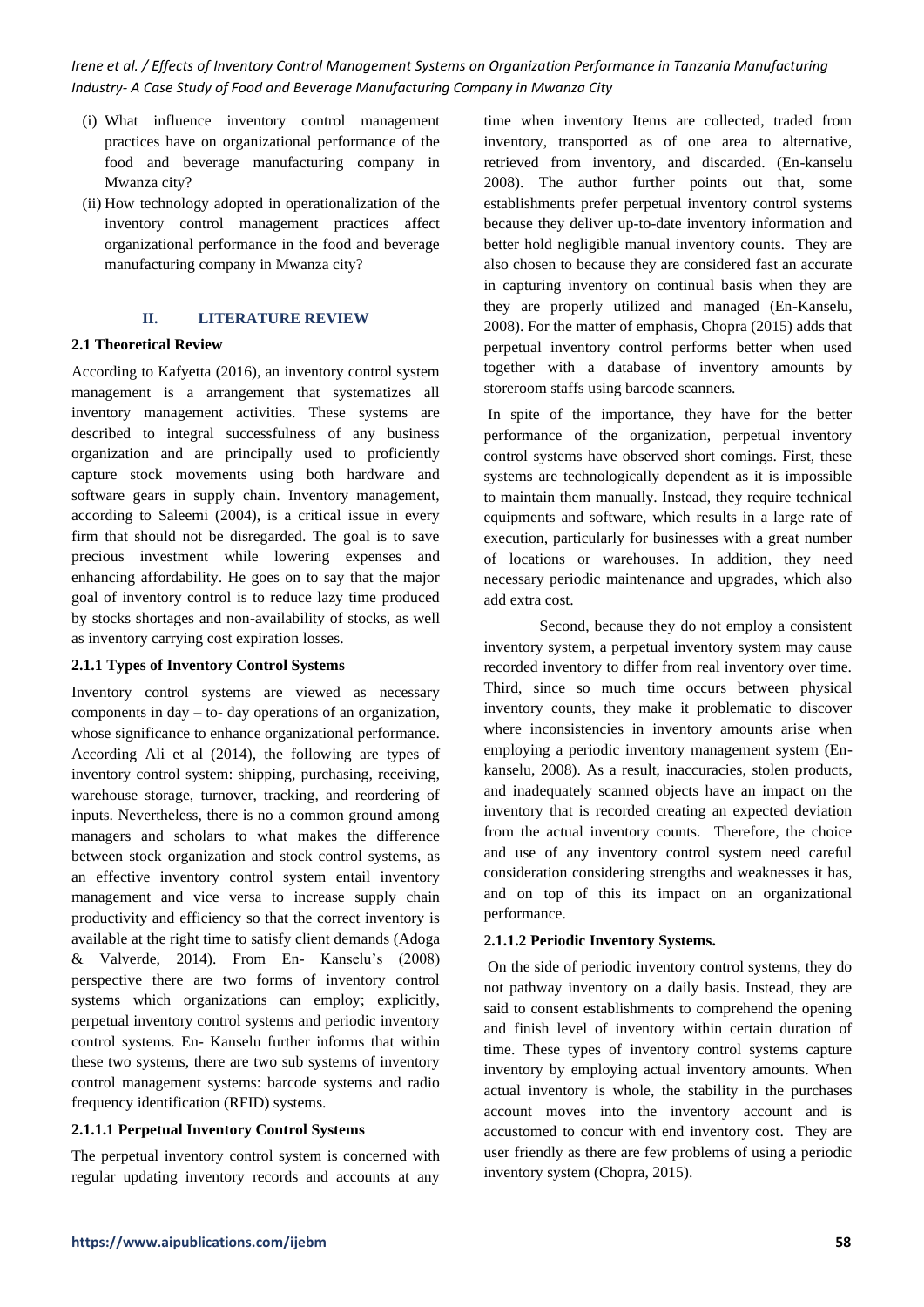## **2.1.1.3Barcode Inventory Control Systems**

Barcode inventory control systems are regarded more precise and effective than physical inventory operations. When utilized as fragment of an entire control inventory system, barcode systems instantly update levels of inventory whenever labors scan them using a barcode scanner or mobile device. En-kanselu (2008) describes the advantages of using bar-coding in inventory control system management procedures, such as maintaining precise data of all inventory transactions, eliminating time-consuming data errors that may occur frequently with manual or paper systems, and minimizing manual data entry errors.

# **2.1.2 Inventory control Management Practices/ Techniques**

There are several inventory control management practices or models underlying management of inventory control system for the purpose of having the correct quantity of inventory on hand to run a profitable and cost-effective business. It is said to apply mostly in large-scale businesses, such as manufacturing industries. According to Adamu et al (2014), they are said to apply mostly effective in large-scale business organizations, such as manufacturing industries. They include Stock Review, Automatic Replenishment, ABC Inventory Model, Just-In Time (JIT) Inventory, Economic Order Quantity EOQ) and Vendor Managed Inventory.

Stock review is construed to be the easiest inventory control system management technique which is found to be more favourable in small- scale organizations. Its implementation entails a frequent review of existing inventory against anticipated future demands. (Adamu et al, 2014). The stock review process is manually, yet in certain cases an automated stock review is used to calculate the minimum stock level in order to assure continual inventory checks and supply reordering to satisfy minimal levels. Its only demerit is that it is labourintensive and also prone to errors; therefore, it needs much care in its application (Adamu*et al,* 2014).

# **2.1.2.1 Vendor Managed Inventory**

Vendor Managed Inventory (VMI) this is a supply network approach in which the contractor or supplier manages the buyer's inventory (Smaros et al., 2003). For the purpose of tracking the customer's stock level, the vendor is granted access to its purchaser's inventory and demand information. Furthermore, the vendor has the ability and duty to refill the purchaser's inventory in accordance with the inventory control principles and objectives that have been mutually agreed upon (Smaros et al., 2003). It entails placing purchase orders in accordance with a long-term inventory degree schedule and shared forecast data. A boost transport observer notifies the consumer of substances in transit as soon as the purchase order is pressed. Following that, the goods is sent, delivered, and "logged" according to the shipment procedure. However, the VMI concept is ideally used to the implementation of inventories at retailer's distribution middle. The advantage of VMI system is that customers are able to expel stock outs because suppliers may have replenished their inventories (Potilen & Goldsby, 2003).

# **2.1.2.2 Economic Order Quantity (EOQ)**

According to Ogbo (2011), the economic Order quantity (EOQ) refers to ordering amounts that reduce the cost of inventory stability while maintaining pricing in proportion to re-order costs EOQ requires the following assumptions, according to Onwubolu et al. (2006): (i) Demand is known and constant; (ii) Lead-time is known and constant; (iii) Inventory is received in one batch, at one time; (iv) Quantity discounts are not possible, (v) The only variable costs are the cost of placing an order and the cost of holding inventory; and (vii) Stock-outs can be completely avoided if orders are placed at the right time. With these assumptions inventory usage over time has a saw tooth type of characteristic which means that the graph of the inventory usage undergoes gradual variations.

As compared to other inventory control management practices, the EOQ method renders, to some considerable extent, complications in application of it. The reason given is that it requires an organization to understand the yearly usage in units, ordering value in greenbacks according to order, annual sporting cost charge, unit value in dollars, and order amount in gadgets are the following records. Nevertheless, the merit attributed to EOQ method is that it strives to locate the order quantity that has the minimum total price of carrying the stock for the purpose of minimizing the holding costs (Mandal, 2012). In other words, EOQ is cost effective as it helps an organization to cut down business running costs. Therefore, it is a viable inventory control management practice which can be used by an organization in order to attain high profitability. They are assumptions necessary in basis of EOQ.

# **2.1.2.3 Just-In Time (JIT) Inventory**

Just-In-Time technique is construed as aggregated practices that are used to do away with waste wherein materials, parts, and in place ordering immediately different items needed to meet instantly manufacturing requirements (Mazanai (2012). These large-scale business methods are thought to cover the full inventory supply chain. Shared product design with suppliers and customers, moving away from incompatible sourcing nearby suppliers, minimal machine determined times, and overall preventative protection are all identified components of JIT (Mazanai, 2012).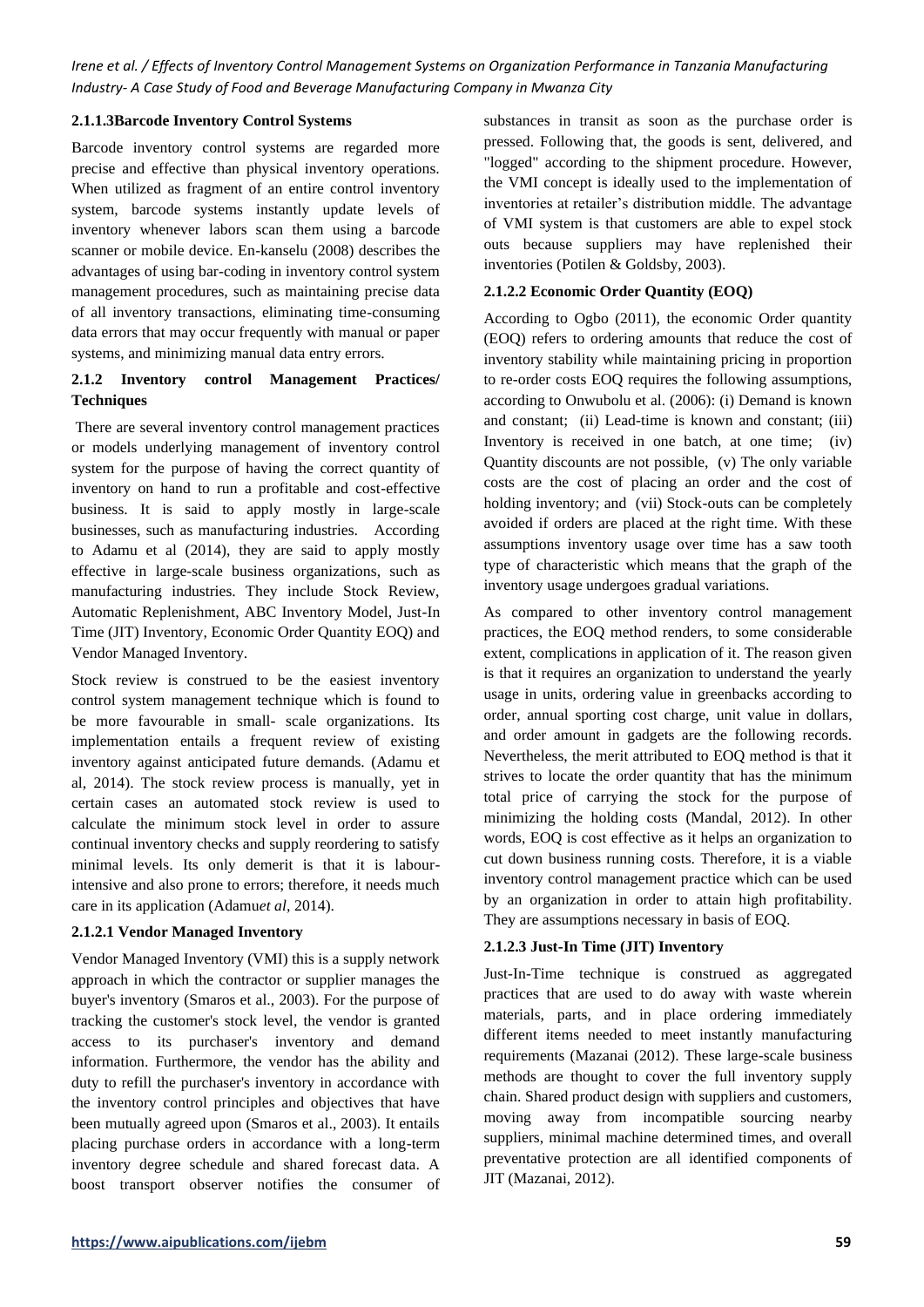According to Mazanai (2012), JIT is an inventory technique used to improve a commercial enterprise's return on investment by reducing inventory and its associated wearing fees, as well as enhancing performance and, as a result, saving inventory management costs and lead time expenses.In an endeavor to obtain JIT, Bicheno (2016) argues that the process has to have indicators of what is going on everywhere inside the entire inventory system. JIT is said to result in significant improvements in a manufacturing company's return on the investment and optimum performance. It underlines the importance of manufacturing in the creation of devices that is, useful tools or devices that arrive when needed, neither in earlier time nor later time but on time (Bicheno, 2016), Muchaedepi et al (2019) and Chase et al (2009), cited in Adeyemi and Salami (2010) Furthermore, a just-in-time inventory system keeps stock levels low by only producing for particular customer requests. The outcome is a significant reduction in stock investment and scrap expenditures, despite the fact that, as the above-mentioned authors suggest, an excessive degree of coordination is required.

According to Farzaneh (2012), JIT can eliminate garage, investment, insurance, ordering, and shipping costs. However, it is contingent on the current circumstances. In the ideal circumstance, when all of the parameters are met, it is more cost-effective to choose JIT over EOQ since it results in a simultaneous reduction in purchase price, protection charge, and ordering fee, as Farzaneh recommends (2012).

## **2.1.2.4 ABC Inventory Model**

Mandal (2012) believes that the ABC stock control scheme is entirely based on the principle that a small portion of the items may specifically constitute a large portion of the cash price of the entire inventory used in the production method, while a notably large portion of the cash price of stores may be obtained. In line with this ABC technique to stock management, Ng (2007) observes that high value gadgets are more closely controlled than low cost items. It is elaborated that in application o ABC Inventory Model, depending on the quantity paid for that specific item, each stock item is allocated an A, B, or C letter. "A" or the most expensive devices should be under the strict supervision and responsibility of the most skilled employees, whilst "C" or the cheapest price can be under basic physical control. (Ng, 2007).

Lyson (2006), on the other hand, comments that ABC assessment is a well-established categorization approach based on the Pareto principle for deciding which objects must be prioritized in the management of an organization's stock. generally, ABC analysis is thought to

be a method for prioritizing the management of inventory and inventories classified into three domains-A, B, and C. Dealing with A items necessitates the most managerial effort and attention. C things receive the least attention, whereas B goods fall somewhere in the middle (Lyson 2012; Lyson &Farrington, 2006).

# **2.1.2.4 Automatic Replenishment**

Another inventory management technique is the automatic replenishment model. Vijay (2004) in Kitheka (2012) defines automation as a technique dealing with the application of mechatIronics and computer systems for producing products and services at a factory. According to Gitau (2016). Most organizations automate to address concerns such as labor shortages and high labor costs, as well as to increase productivity and minimize manufacturing lead-times. All of this adds up to cheaper operating costs and more sophisticated customer support as a result of automation. Stock can occur in a variety of areas along the supply chain, as well as in various documents such as raw materials inventory, work-inprocess (WIP), or finished goods inventory

# **2.1.3 Organizational Performance**

Organizational performance remains a central theme in contemporary literature and scholars are continuously discussing various factors such as organizational structure (Awino 2015), strategic innovation (Shisia et al 2014) and human capital human capital (Odhon'g and Omolo 2015) that inform performance in diverse organizations. In this study the focus is on inventory control system as a factor influencing performance.

Lebans and Euske (2006) define performance as a measure of monetary and non- monetary pointers that indicate evidence about the grade of achievement of the organization's objectives. In most studies, performance measurement has been limited to a financial perspective, leading to various restrictions like emphasis on the internal factors of the company and overdue accessibility of performance-related information.

To overwhelmed these restrictions performance has to be measured as a multidimensional that includes financial and non-financial indicators (Neely, 2002). For example, nonfinancial organizational performance can be attained by improvement of product quality, refining production efficiency, responsiveness to customers' needs, customers' satisfaction, while financial indicators as profitability, return on investment, sales and lastly its market share. Brudan (2010) further stresses that; organizational performance measurements should involve identification, monitoring and communication of the results using performance indicators. In this research study, organizational performance, as influenced by inventory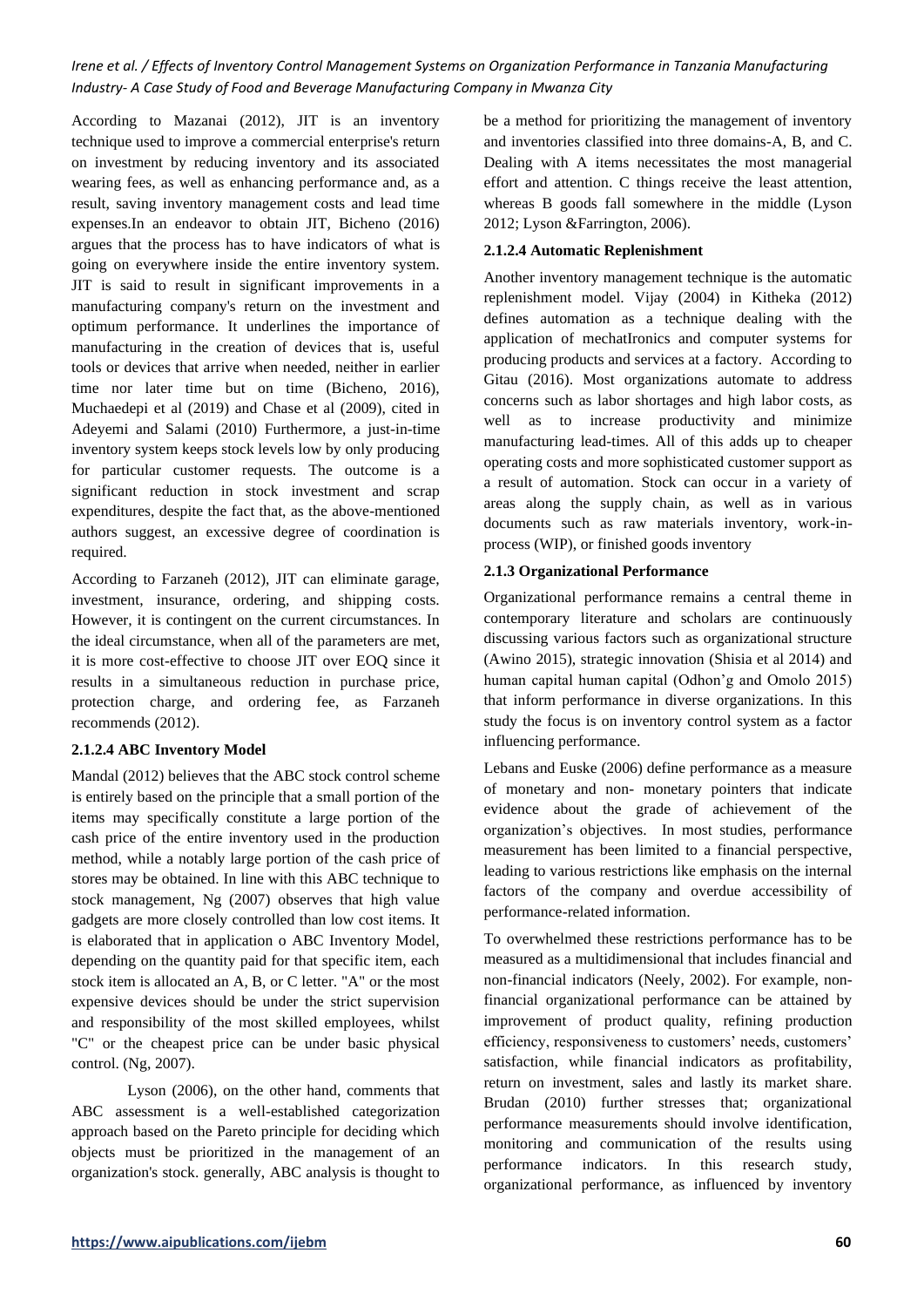systems, are measured in regard with the following indicators: profitability, cost reduction, flexibility and production efficiency.

#### **2.2Empirical review**

There is already a body of researches carried out on inventory control systems in relation to their influence on organizational performance across the globe and in various industries as well as in public institutions. The following sections provide a review of some studies conducted in African context, as they are more relevant to the current study topic.

# **2.2.1Inventory control management practices and organization performance**

Previous research has found a link between inventory management strategies such as Economic Order Quantity (EOQ), Just in Time (JIT), Marginal analysis, vendorcontrolled inventory, and Order batching and agricultural sector performance (Mwangi, 2013) as well as retail institutions (Omondi &Namusonge, 2015). Furthermore, inventory control has been discovered to have a straight influence on the road building schemes performance (Ang'ana, 2012).

Similarly, Mogere, Oloko, and Okibo (2013) discovered a good relationship between the usage of material requirements, distribution planning, and vendor-controlled inventory and operational efficiency and organizational performance. As a case study, the research was conducted at the Gianchore tea facility in Kenya. Its goal was to evaluate inventory control systems impacts functioning routine in the tea business by employing a designed questionnaire as a information collection tool and regression data analysis.

On the other side, Lwiki, Ojera, Mugenda and Wachira (2013) used both primary and secondary data to examine how inventory management practices impact on financial performance of selected firms. The study was carried out in the context of the Kenya sugar manufacturing firms. Through relationship analysis the results revealed that inventory management impacts certainly on both return on sales and return on equity.

Similarly, Kimaiyo and Onchiri (2014) investigated the importance of inventory management on the performance of new Kenya Cooperative Creameries. The study had a sample size of 83 respondents selected from a target demographic of 500 people. The study used a descriptive research approach to establish that inventory management through holding stocks and ordering expenses tended to improve company performance. According to the findings of the study, the value of inventory control in supply chain management seems to be handled across a wide range of industries in Kenya.

In the same vein, Mwangi and Nyambura (2015) did a study in the context of companies involved in Kenyan food processing sector. The focal point of the study was to examine the role inventory management plays in the performance of these companies. This study, like Mwangi and Nyambura (2015), used a descriptive research approach and multiple regression data analysis. According to the findings, the essential features of inventory management that had a vital impact in improving the performance of food processing industries were maintenance of production, controlling cost, declining loss record, and constant supply.

Another study was by Wangari and Kagiri (2015) which sought out find out the influence of inventory control management practices at Safaricom Kenya Ltd on its competitiveness edge in the market. The drop and pick questionnaires from respondents' method were used to collect data which were analyzed through multiple regression analysis technique. According to the findings of the study, inventory venture, inventory shrinkage, and inventory incomings were important forecasters of competitiveness in Safaricom Ltd and organisational effectiveness in the Kenyan market. Ngei and Kihara (2017), on the other hand, aimed to determine the impact of inventory control on the efficiency of gasoline manufacturing enterprises in Nairobi City County. The study used both primary and secondary data and they were analyzed using multiple regressions. The reported results from the study were that Vendor Managed Inventory (VMI), Enterprise Resource Planning (ERP), Radio Frequency Identification (RFID) and e-procurement significantly predicted performance of gas firms in the Kenya.

Atnafuand Balda (2018) empirically examined the impact of inventory management practices on firms' competitiveness and organizational performance in micro and small enterprises in Ethiopia.

The study included a sample of 188 micro and small businesses (MSEs) working in the manufacturing subsector, from which data for this study were acquired. The results from the study indicated that higher levels of inventory management practice can lead to an enhanced competitive advantage and improved organizational performance. Also that, a competitive advantage can have a direct, positive impact on organizational performance.

Otuya and Eginiwin (2017) analysed the effect of inventory management practices on profitability of SMEs in Nigeria. The study used a descriptive research design and the population consisted of all SMEs operating in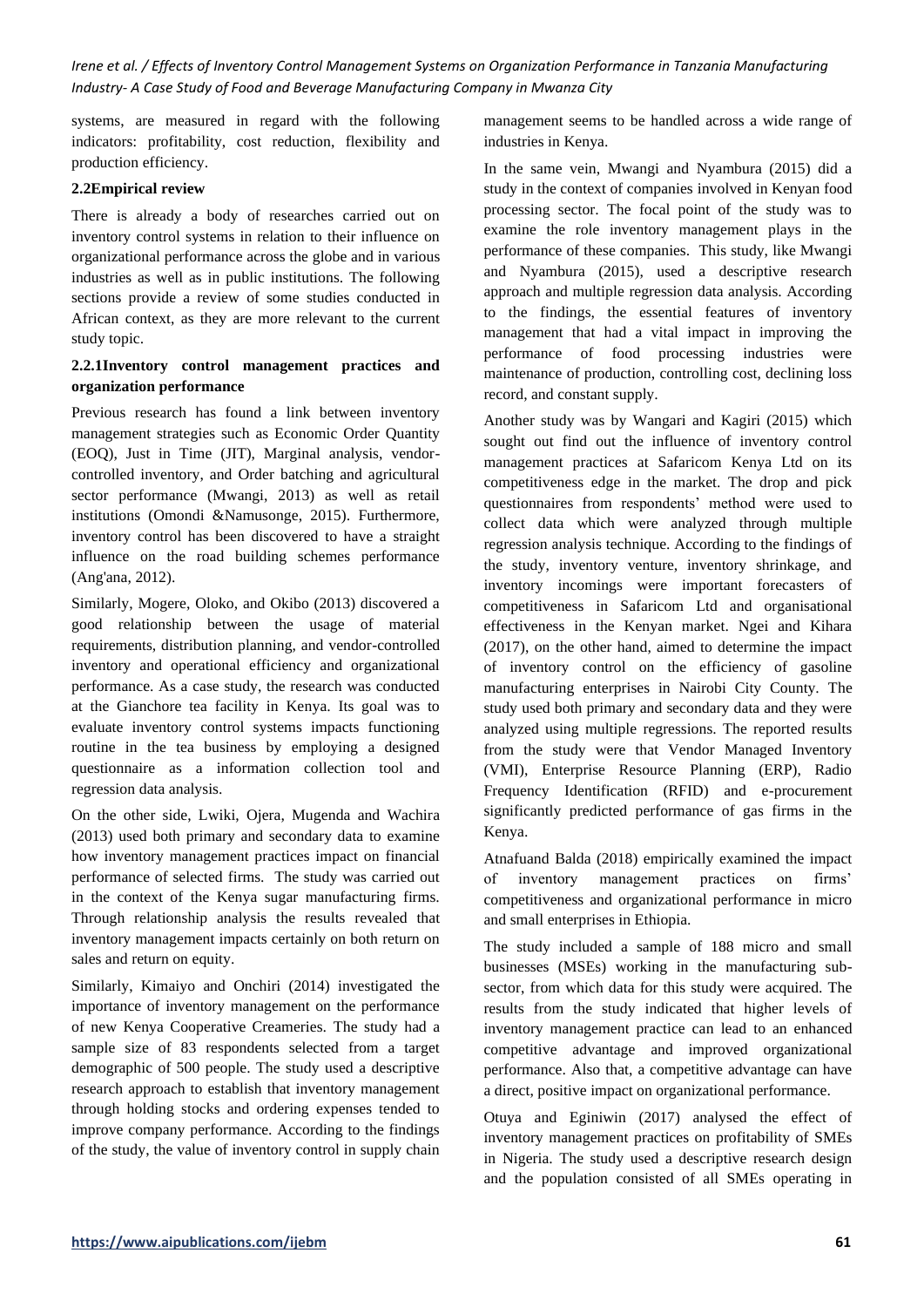Delta State. Multiple regression analysis of the data indicated that inventory turnover has a substantial positive link with the financial success of SMEs. The study also found a negative association between inventory conversion period and profitability, as well as no significant positive relationship between inventory leanness and profitability. Overall, the study concluded that inventory management plays a significant role in a firm's corporate financial performance; thus, firms' inventory systems should maintain proper inventory levels to improve profit and reduce inventory costs associated with holding excess stock in warehouses. This study is somewhat different from current study which looks a single manufacturing firm for in-depth insights of how inventory management practices on impact on its performance. Based on such findings, the researcher construed that inventory management practices could similarly have a direct impact on performance of food and beverage manufacturing firms in Tanzania

# **2.4.2 Technology usage in inventory control management and organizational performance**

In regard to the context of technology in inventory control management and organizational performance, Kitheka and Ondiek (2014) investigated how automation in inventory management affects the operation of supermarkets in Western Kenya. The study used a descriptive survey approach and focused on Kisumu-based stores.

Kakamega, and Bungoma towns. Multiple regressions technique was used to analyze data. The results which were drawn from the study data established that computerization of inventory management had a straight linear effect on supermarkets performance.

Mukopi and Iravo (2015) studied the effects of inventory management on performance in the Kenyan sugar business using a survey approach. The study polled 30 procurement employees strained from a target population of 100 at sugar businesses in Kenya Western Counts. The study found that strategic supplier partnerships, lean inventory systems, legal policies, and information technology all had a strong close link with inventory management, which led to improved business performance.

In addition, Onchoke and Wanyoike (2016) investigated the impact of inventory control procedures in Agrichemical distributors in Nakuru Central Sub-County, Kenya, on their procurement performance in their study. The questionnaires used in the study were self– administered and dropped and picked from respondents. Multiple regressions were utilized to examine the given data. Following that, the study's findings demonstrated that inspecting of inventory, inventory safety measures, and a inventory which is automated inventory management system all had a good and significant impact on procurement performance.

## **III. RESEARCH METHODOLOGY**

This research applied a qualitative approach method. Purposive sampling technique was used to selected six fromnine managers involved in the inventory and production department of a food and beverage manufacturing company for personal face to face in-depth semi-structured interview (Yin 2014). This is line with the recommendation of Yin (2003; 2014) that contends in single case study, face-to-face interviews with six (6) to Eight (8) individuals is sufficient as the information being presented by extra interviewees reached saturation in that range of interview participants.The interview discussions were tape recorded andtranscribed thereafter analyzed using thematic analysis techniques and presented in terms of emerging themes, patterns or meanings as well as quotations from interviewees (Yin 2014; Bell, Bryman and Harley 2019).

## **IV. RESULTS AND DISCUSSION**

## **4.1 Participants' Profile**

This research sought to examine the effect of inventory control management systems on organizational performance in food and beverage manufacturing company, Mwanza city Tanzania. This involved conducting in-depth personal interview with production manager, three stores managers, purchasing manager and logistics manager, who provided data which were later analyzed to yield the findings of this study.As noted in table all managers had experience three years and above and hence were expected to have sufficient on inventory control management practices being used in company's manufacturing facility

| Participant<br>Code | <b>Position held</b>      | <b>Working experience</b><br>(vears) | Role in Inventory management                   |
|---------------------|---------------------------|--------------------------------------|------------------------------------------------|
| P <sub>1</sub>      | <b>Production Manager</b> |                                      | Overseeing input of raw material and output of |

*Table 4.1: Profile of research participants*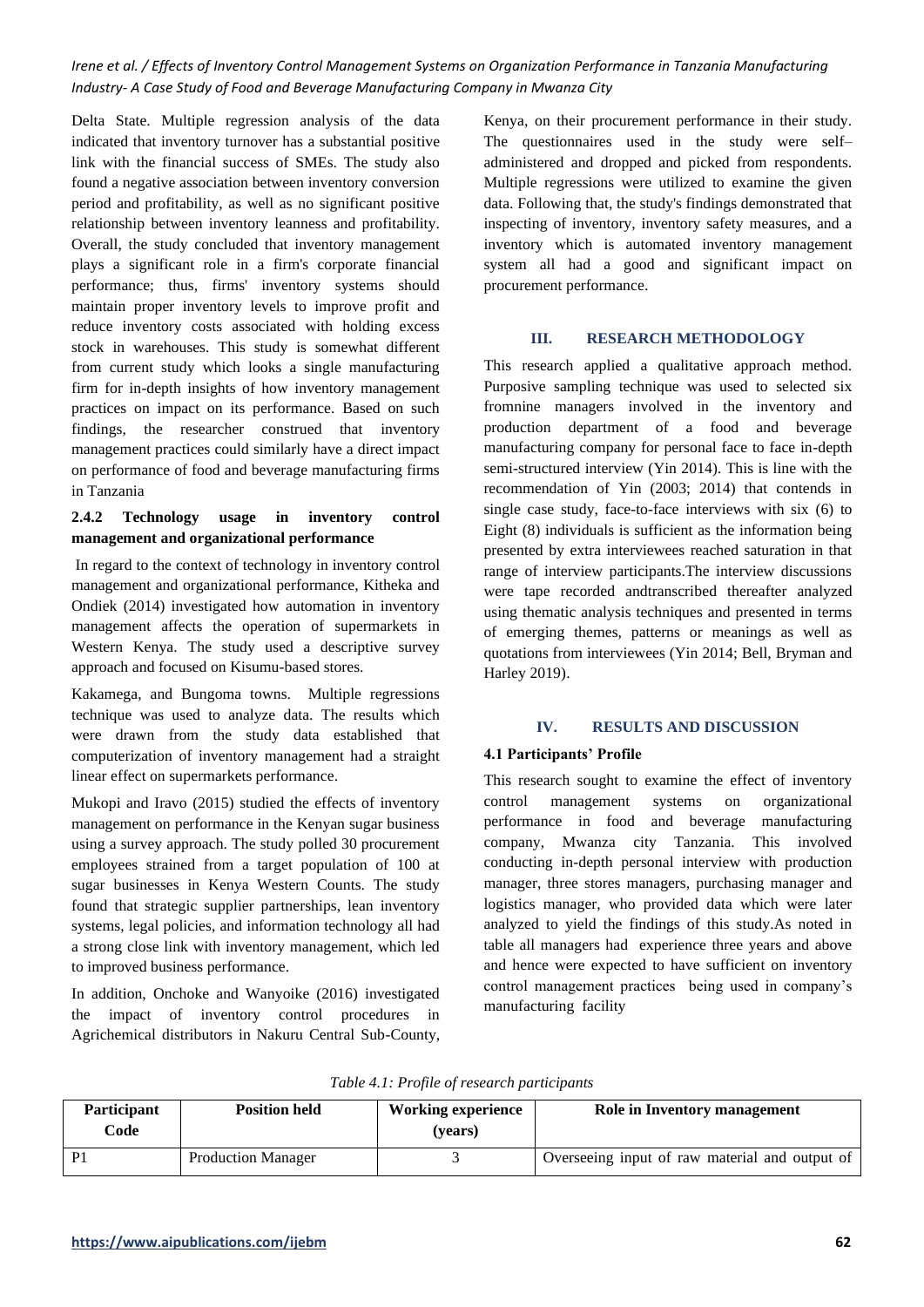|                |                               |     | Finished inventory                  |
|----------------|-------------------------------|-----|-------------------------------------|
| P <sub>2</sub> | Purchasing Officer            |     | Purchasing stock within Tanzania    |
| P3             | <b>Logistics Manager</b>      |     | Plan and controlling stock movement |
| <b>P4</b>      | <b>Stores Control Officer</b> | 3.5 | Managing company store              |
| <b>P5</b>      | Store Control Officer         |     | Managing the warehouses             |
| P6             | <b>Factory Foreman</b>        |     | Supervising production process      |

To complement the study, the researcher included two senior management staff, particularly the marketing manager and product development manager in the same unit as one way of ensuring reliability and validity of information collected about the outcome of inventory control management systems on organizational performance.

#### **4.3 Research objectives**

# **(i) Inventory control management practices and organizational performance**

Inventory control managers reported that they have adopted perpetual inventory control system that makes use of computerized bar codes to scan the finished goods or raw material package . However, used manual system was also applied for items purchased without bar code labels, especially those sourced locally within Tanzania. The use of computerized bar code system was preferred ahead of manual at its various store sites and warehouses because it reduces human error and is automatically linked to the purchasing department and helps in inventory reconciling process. The inventory stocktaking is conducted on weekly basis due to higher stock turnover and to ensure fresh inputs are sourced and finished are delivered to customers on timely basis. One of the respondents remarked:

"Yes, our stock turnover of raw materials as well as finished goods (ready to consume drinks and beverages) requires us to be very careful and serious in ensuring adequate fresh stock for the next production cycle. It is also helps us to plan for procuring raw materials that are sourced outside the country [Tanzania] because of long lead time between placing an order and its delivery time. This is critical in our business because we have certain level of daily production schedule that specifies the amount of inventory in tones for each line-item production. Within our inventory system we have to have economic order quantity [EOO] management which triggers re-order process" (P1).

This observation of the use of perpetual inventory control and automatic inventory reconciling process concurs with work of En- Kanselu (2008) who contended that some businesses favor perpetual inventory control systems because they provide up-to-date data and can manage lowvolume manual inventory counts. The same argument is reinforced by Chopra (2015), who stated that perpetual inventory management systems are favored for inventory tracking because they provide accurate data on a continual basis when correctly maintained. This finding also concurs with Chopra (2015) who explicated that perpetual inventory control systems work best when used side by side with a database of inventory quantities using barcode scanners. It also helps the company to run its daily operations efficiently and sufficiently.

Another participant pointed out that EOQ concept was critical, especially when the company gets orders that required higher production than routine production.

"Sometimes, we get special orders and so it is important to manage the inventory in our various stores factoring the logistic function of stock from source to out factory. Thus use of periodic stock count using barcode scanners not only simplify the process but also helps to identify EOQ"(P2).

This observation about the company's use of economic order quantity (EOQ) when pressing orders that required higher production than routine production agrees with Mandal (2012) who made it clear that for the company to use EOQ method it has to recognize annual usage in units, ordering value. Mandal (2012) further adds that the EOQ approach aims to find the order quantity with the lowest total carrying cost so as to minimize the holding costs.

The observation that the company employs regularly an economic order quantity (EOQ) indicates that inventory control bears a substantial optimistic affiliation with the organizational performance and consequently it highly subsidizes to economic production quantity and quality products in the context of projected and accounted costs and planned or scheduled time to customers ultimately leading to maximum profitability. This is because the EOQ method or technique of inventory control management practices helps the company to order only the needed items at the right time and at the right place or location of the business.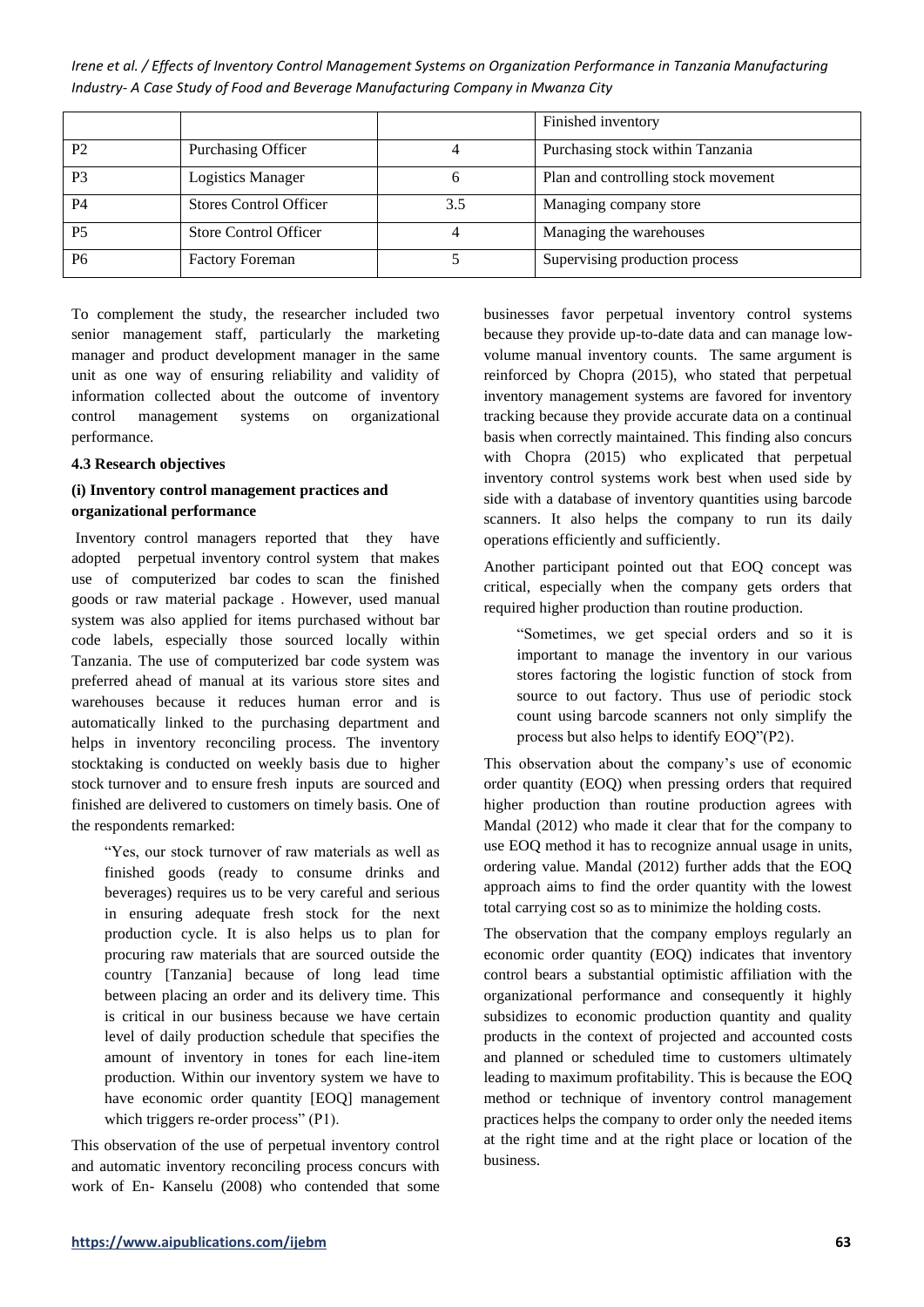Participants also reported that their inventory control management system contributed to the organizational performance in terms of reduced inventory holding costs, minimizing the keeping of expired `materials and space occupancy in their warehouses. Participants further commented that the following of EOQ enhanced timely production process and the company was able to meet customer orders of foods and beverage on timely basis. These findings agree with previous studies of Otuya and Eginiwin (2017) who found that inventory control management practices among SMEs in Nigeria have an effect on corporate financial performance. Mwangi and Nambura's (2015) studies also showed that inventory control management system had an essential impact in the success of a firm in the Kenyan food processing sector which agrees with the findings of this current study. This agreement of findings might be ascribed to the fact that Kenya and Tanzania are geographically located in East Africa which makes social, economic, and even political interaction between people of the two regions possible for sharing experience. Therefore, based on these results it can be stressed that there is an urgent necessity for companies to utilize inventory control management practices which have to be considered as assets rather than liabilities, although at times they may lead to high running costs especially in automated inventory control devices. Thus, the practice ofinventory planning and control as well as the consideration of other factors that influence inventory control management is essential.

# **(ii) Use of technology in inventory control management and organizational performance**

The use of technology in inventory control management systems is about complete or partial computerization of the inventory system. For computerized inventory system, the software gives inventory management employees the ability to check inventory levels of inputs real-time. It also aids the administration personnel and sales force to check the levels of finished inventory in real-time. For example, the sales force while in their field job they may need to be updated with inventory levels of the finished so that they can accurately inform customers of availability and delivery of their consignments without the need to physically go and verify the inventory levels at the factory. The food and beverage company in Mwanza city uses a computerized inventory system combined with a database of inventory quantities at various locations for up-dating in real time by store and warehouse workers using barcode scanners. The majority of respondents reported that they used computerized inventory system assisted the company to do real time to update of inventory level of certain class of raw material items with barcodes and all company finished goods. The use of this automated system speeded

up the recording and inventory level updating to alert purchasing personnel to plan, to place orders as well as linking with company's logistic system to remove any guesswork. One participant summed up some of the benefits for company using computerized inventory control management system.

"One of the greatest advantages of us having a computerized inventory system is that the system makes is faster in updating stock level and more accurate counting items. The human errors are minimized. So scanning bar codes or QR codes on items we stock for use in our production and delivery to our customers is faster and easier than manually writing down stock numbers or flicking through many pages of inventory sheets in the traditional system, searching for the correct item and their quantities" (P4).

This finding indicates the importance of having an application of computerized inventory system in an organization, especially in today's information and communication technology era. It also emphasizes that when computerized inventory system is properly and effectively utilized, it is not only fast but also it is accurate compared to manual inventory system. On the other hand, computerized inventory system helps to avoid unnecessary errors in ordering and evaluating products and services through the use of software. The only disadvantage is that operating automated inventory control systems is costly as it requires large capital investment at the beginning as well knowledgeable and skilled personnel.

The use computerized inventory control management system is not without challenges and necessity the actors of entire value chain to have scan readable labels. For example, it was reported that for some items that were purchased locally from farmers and traders, the inventory control management system isaffected manually based on FIFO system as each item was labeled with entry date. The challenge however comes to bulky items in 1000kg packages. One participant made a vivid comment.

"There are times when computerized inventory system is either not working or not used at all. The company switches to manual inventory control management system which is laborious and we do encounter inaccuracy in the inventory level and sometimes we have to switch to another item production till the needed raw materials are shipped into factory premises. In such situations, our sales may drop as no production of the desired items is in stock for sale"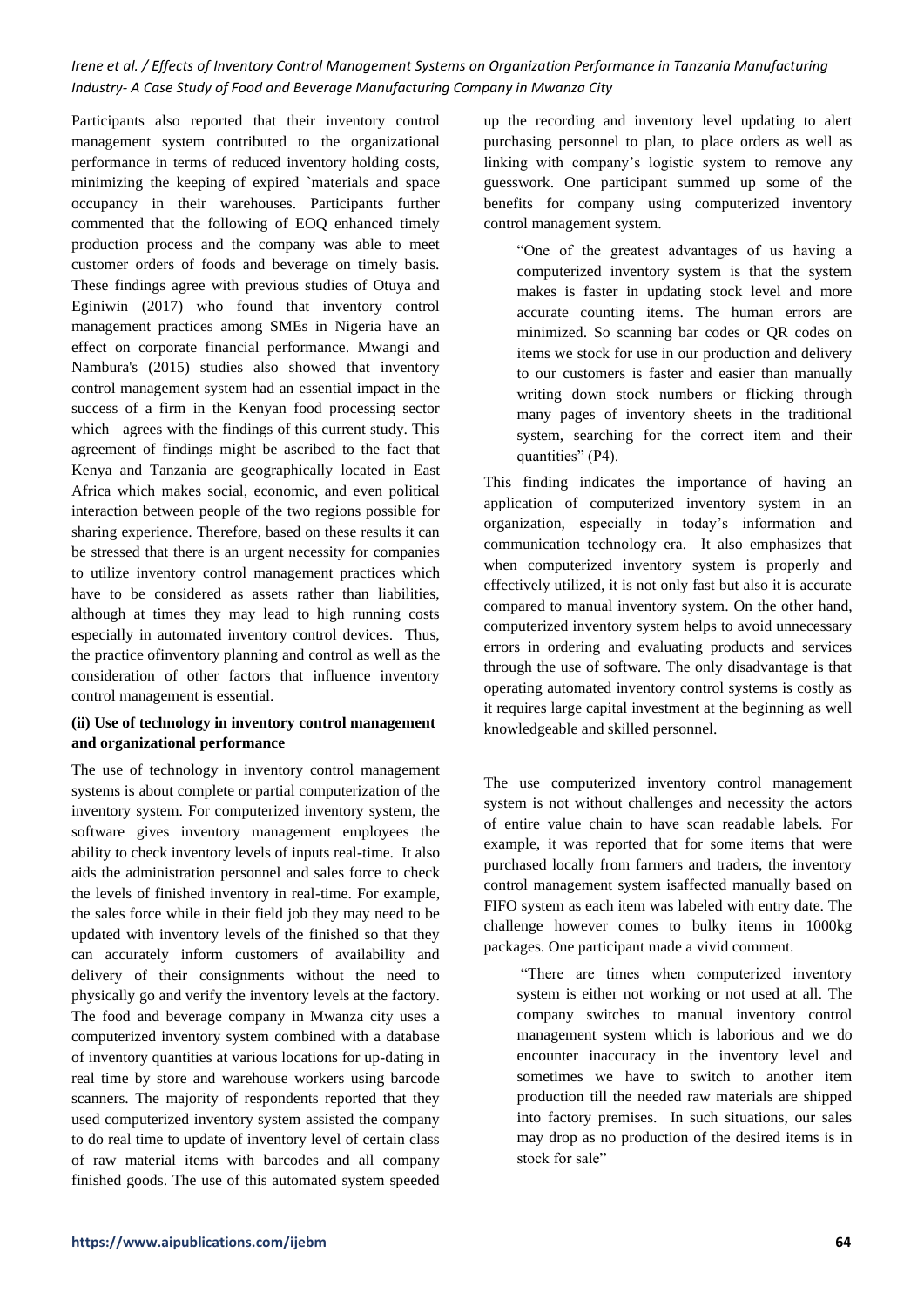The inference fromthis observation is that computerized inventory control has to be used hand in hand with manual inventory control management. The two systems can complement each other, each helping to overcome the weaknesses of another. This is likely to result into optimal organizational performance.

Another participant made the following comment regarding use of technology:

"Technology adoption in terms of computerized in inventory control management can benefit the company in terms accuracy and real-time update of inventory levels of company stocks. However, where there is failure in the computerized inventory system may be due to power outrage or faults in the automated system itself, the company production indirectly goes down due shortage resulting in insufficient stock for going in production on time. In these circumstances production is below the target and the company can lose sales as there are not sufficient goods for sale" (P1)

This finding suggests that computerized inventory control management is not entirely reliable especially in situation of power outrage although it is fast and accurate. This is because it may be pretentious affected by a number of reasons, together with power shortage and power cut off as well as technical faults in the automated system itself. This makes the application of manual control management a necessary supplement.

Another challenge arouses from not being orderly and knowledgeable about the inventory control system on the part of inventory control personnel. This was voiced by majority of the participants and summed by a comment from one participant:

"In some cases when the competent system controller is out of the station, the assistants lack knowledge to carry out the task of ordering for ensuring economic order quantity. This has a negative effect on company's production level" (P2).

This finding makes it necessary for managers and inventory control management personnel to undergo intensive training on how to operate automated inventory control management systems in order to utilize them fully and effectively; otherwise, they will be of no value to the organizational performance.Nevertheless, the managers reported that computerized inventory control system, when it was in full use, it gave the company an edge over its competitors. For instance, when the system is efficient and speeds re-ordering process, input raw materials are delivered on time and production goes on un-interrupted. There is also the issue of time saving which means faster inventory update on company site and its warehouses. These sales force while conducting their field job they needed to be updated with inventory levels of the finished so that they can meet customers of availability and delivery of consignments. All these led to efficient production and appropriate delivery of raw material to the plant and timely delivery of finished products to the consumers. So computerized inventory control management system is one of the factors that affect productivity of the food and beverage company and indirectly affects company sales and profits.

These observations were summed by comments of one participant.

"The computerized inventory control management system directly affects the procurement efficiency in the company and also affects general performance of the company in terms timely production and delivery. It is a cost-effective way of managing company inventory be it input raw material, work-in process or finished goods. However, these benefits can be achieved when the company is using competent and honest employees and its computerized system is regularly updated" (P2)

This finding is in line with that of Kitheka & Ondiek (2014) who found that inventory control management impacts on performance of super markets operating in western Kenya and came up with the finding that, inventory of automation management has a positive linear influence on supermarket performance. Similar finding was also arrived at by Onchoke and Wanyoike (2016) in their analytical study and found that computerized inventory control systems positively and significantly improved the performance of agricultural wholesalers in Nakuru Central Sub-County, Kenya. From these findings, it can be concluded that the use of technology in inventory control management is inevitable in any manufacturing firm striving to perform better and remain competitive in today's domestic and global market which is heavily characterized by application of automated service for maximum efficiency and sufficiency to meet the customers' needs and satisfaction.

# **V. CONCLUSION**

This study examined the effect of inventory control management systems on organization performance. The adopted perpetual inventory control system that applied the principles of Economic Order Quantity (EOQ)enabled the food and beverage manufacturing company to know the extent to which an item ought to be ordered, not only that but also atwhat exact time it should be ordered to meet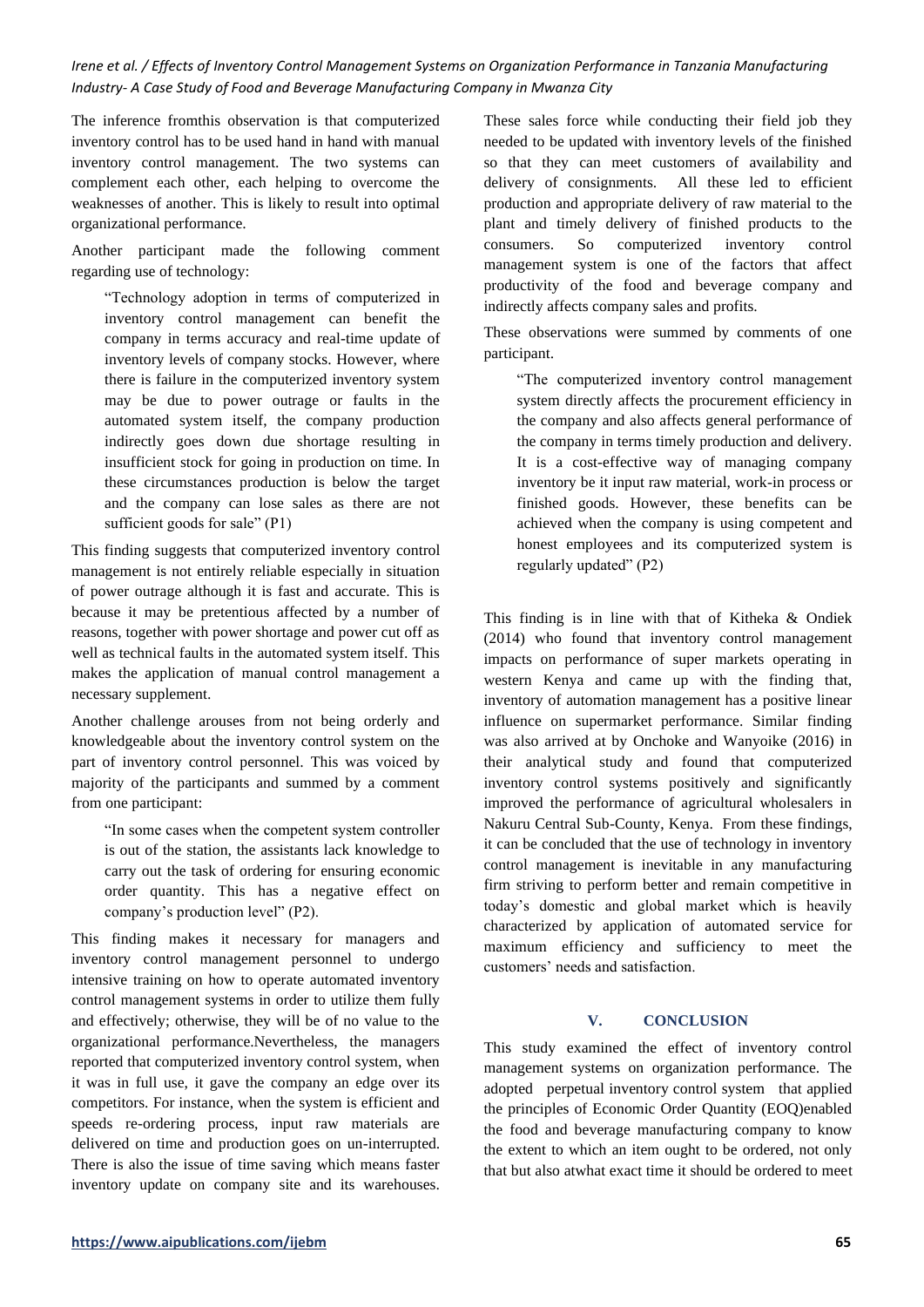customers, demand and subsequently their satisfaction. Second, the use of the computerized inventory control management system and other inventory management practices when properly applied positively, they there are able contribute to the company's performance in terms of employees' productivity, cost reduction, production efficiency, timely product delivery, and customer satisfaction.

## **VI. IMPLICATIONS**

The food and beverage manufacturing company should adhere to principles of the Procurement Act of Tanzania Public Sector for its employees in areas of internal control procedures. More emphasis should also be placed on rationalization e-tendering, e-requisitioning, and esourcing to complement its current computerized inventory control management system.Finally, a quantitative study on the same topic should also be conducted in more than one food and beverage manufacturing companies in Tanzania for the sake of making generalization.

#### **REFERENCES**

- [1] Adamu, M. O. Budlender, N. and Idowu, G. A. (2014). A note on Just-in-Time Scheduling on flow Shop Machines. *Journal of the Nigerian Mathematical Society,* 33, 321-331.
- [2] Adeyemi, S. L. and Salami, L.O. (2010). Inventory management: A tool of optimizing resources in a manufacturing industry. *Journal of Social Science,* 23(2); 135-142.
- [3] Adoga, L. and Valverde R. (2014), *Fundamentals of Production Management.* Lagos: Enykon Consult Press.
- [4] Adoga, I., and Valverde, R. (2014). *An RFID Based Supply Chain Inventory Management Solution for the Petroleum Development Industry*, *Journal of Theoretical & Applied Information Technology*, 62, (1), 199-203.
- [5] Agus, A & Noor, Z.M (2006/2010). Supply chain management and performance. An Empirical Study. A working paper University of Malaysia.
- [6] Ali, K, Chan, S. and Kannan, P. (2014). Inventory Management of Perishable Products: A time Decay linked logistic Approach. *International Journal of Production Research*, 51, (13), 3864-3879
- [7] Aljunaidi, A., &Ankrak, S. (2014). The Application of Lean Principles in the Fast-Moving Consumer Goods (FMCG). Journal of Operations and Supply Chain Management, 7(2), 1-24.
- [8] Ambe, I. M. (2012). Determining Supply Chain Practices and Strategies of Light Vehicle Manufacturers in South Africa. Published PhD Thesis. Pretoria, South Africa: University of South Africa.
- [9] Aramide, S. F. & Bashir, M. (2015). The Effectiveness of Internal Control System and Financial Accountability at Local Government Level in Nigeria. *International Journal of Research in Business*, Vol. 3(8), pp.1-6.
- [10] Arnold, G. (2008). Corporate financial management ( $4<sup>th</sup>$ ed.). England: Financial Times/Prentice Hall.
- [11] Atnafu, D and Balda, A (2018), The impact of inventory management practices on firms' competitiveness and organizational performance: Empirical evidence from micro and small enterprises in Ethiopia, Cogent Business & Management, Vol. 4, 1-16
- [12] Ballan, S., Bødiker, K. B., & El Ebras, R. (2015). Inclusive business in Egypt: A Baseline Assessment for Fast Moving Consumer Good Sector. Bonn, Germany: Business Action Network (IBAN).
- [13] Bicheno, J. (1996/2016). Supplier partnerships. National institute for manufacturing management, London
- [14] Blanchard, D. (2010). Supply Chain Management Best Practices (2nd ed.). London: Wiley Publishers.
- [15] Brigham, E.F &Gapenski L.C (1993/2013). Intermediate Financial Management. New York:Dryden Press.
- [16] Brudan, A. (2010), *Rediscovering performance management: systems, learning and integration,* Measuring Business Excellence, Vol. 14, No. 1, pp. 109-123.
- [17] Chapman, S., Arnold, T. K., Gatewood, A. K., & Clive, L. (2015). *Introduction to Materials Management* (8th ed.). London: Pearson.
- [18] Chase, C. (2013). *Demand-driven forecasting: A structured approach to forecasting*. New Jersey: Wiley Publishers.
- [19] Chopra, A. (2015). *Innovative state: How new Technologies can Transform Government.* New York: Atlantic Monthly Press.
- [20] Chuchu S A, Adoyo A and Osuga B O (2015), Information management for essential medicines supplies in public primary care facilities in Nairobi County, Kenya, African Journal of Pharmacy and Pharmacology, Vol.9(19), pp. 532- 539
- [21] Denzin, NK, & Lincoln, YS (2011). The SAGE Handbook of qualitative research. Thousand Oaks: Sage Publications.
- [22] Duru, A. N., Okpe, I. &Udeji, A. O. (2014). Inventory positioning and firm performance in engineeringcompanies. Evidence from Nigeria. *World Engineering & Applied Sciences Journal* Vol. 5 (3), pp. 85-  $Q<sub>1</sub>$
- [23] Eneje, C., Nweze, A. &Udeh, A. (2012). Effect of efficient inventory management on profitability: Evidence from selected brewery firms in Nigeria. International Journal of Current Research, Vol.4, pp. 350-354.
- [24] Eroglu, C., & Hofer, C. (2011). Lean, leaner, too lean? The inventory-performance link revisited. *Journal of Operations Management*, Vol. 29, pp.356–369
- [25] Farzaneh, D. P. (2012). The Effect of inventory management on firm performance. *International Journal of Productivity and Performance Management*, 57(5), 355-369.
- [26] Gitau R W (2016), Inventory Management practices and organizational productivity in parastatals in Kenya, Master's Thesis University of Nairobi, Kenya
- [27] Ideet, I. L., &Wanyoike, D. (2012).*Role of Buyer-Supplier Relationship on Supply Chain Performance in the Energy Sector in Kenya:* A Survey of Kenya Power and Geothermal Development Companies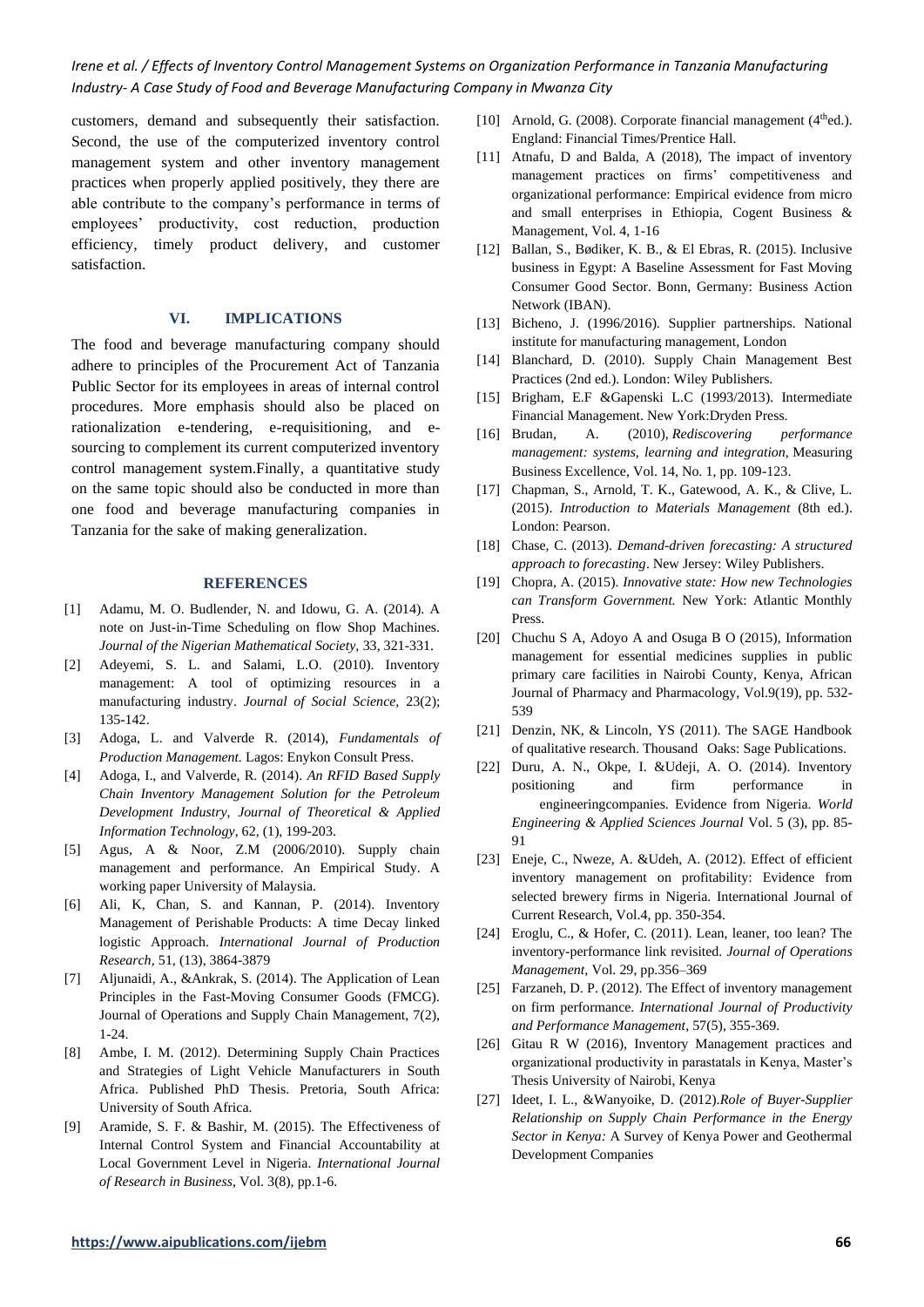- [28] Jooste C, Kim V., & Roberts-Lombard M (2015),"Reinter mediation Strategies For Disinter mediated Travel Agencies: A Strategic Marketing Perspective", *International Business & Economics Research Journal*, Vol. 14 (3)
- [29] Joseph, L. (2014). Inventory Management Techniques and their Importance. *Journal of Economics & Economic Education Research, Vol.*16 (1), pp. 98-106.
- [30] Kafyatta, G. (2016), *Investigating the Effectiveness of Inventory Control Techniques in Uganda Public Institutions,*  Diploma in Supply Chain Management Dissertation, Namilyango College of Business, Mbalala, Uganda
- [31] Kagashe G A , Makenya, F B and Buma D (2012), Medicines Wastage at a Tertiary Hospital in Dar Es Salaam Tanzania, *Journal of Applied Pharmaceutical Science* Vol. 4 (06), pp. 098-102
- [32] Kanda, M. K. &Iravo M. A. (2015). Access Factors Affecting Supply Chain Efficiency of Medical Supplies in public Health Centres in Kenya: A Case Study of Public Health Centres in Elgeyo Marakwet Count. *International Journal of Academic Research in Accounting, Finance and Management Sciences*, Vol. 5 (2), pp. 32–41.
- [33] Kazare B (2009), Assessment of the Effectiveness of Inventory Management and Control Process in Higher Learning Institutions in Tanzania, Saint Augustine University of Tanzania (SAUT) – Mwanza.
- [34] .Kimaiyo, K. K. &Ochiri, G (2014). Role of Inventory Management on Performance of Manufacturing Firms in Kenya – A case of new Kenya Cooperative Creameries. *European Journal of Business Management, Vol. 2* (1), pp. 336-341.
- [35] Kimotho, H.K.(2014).Assessment of Insurance Uptake and Penetration in Kenya (A Case of Nakuru County). http://irlibrary.ku.ac.ke/handle/123456789/10087
- [36] Kitheka S S (2012), Inventory Management automaton and the performance of supermarkets in Western Kenya, Master's Thesis, Technical University of Mombasa, Kenya
- [37] Kitheka, S.S., &Ondiek, G.O. (2014). Inventory Management Automation and the Performance of Supermarkets in Western Kenya. *International Journal of Research in Management & Business Studies, Vol.* 1(4.), pp.9-18.
- [38] Kothari, C.R. (2014). *Research methodology, methods and techniques*, India: New age International Publishers.
- [39] Koumanakos, D.P. (2008). The effect of inventory management on firm performance. *International Journal of Productivity and Performance Management*, Vol. 57, pp. 355-369.
- [40] Kros, J. F., Falasca, M. & Nadler, S. S. (2006). Impact of just-in-time inventory systems on OEM suppliers, Industrial Management and Data systems, Vol. 106(2), pp.224-241.
- [41] Kumar,M.,Talib,S.A. and Ramayah,T.(2013).Business Research Methods, Oxford Press, UK
- [42] Kurano, T., McKay, K. N. and Black, G. W. (2014). Proactive Inventory Policy Intervention to Mitigate Risk within Cooperative Supply Chains. *International Journal of Industrial Engineering Computations*, 5, (2), 249-264.
- [43] Lwiki, T., Ojera, P.B., Mugenda,N.G., &Wachira, V.K. (2013).The Impact of Inventory Management Practices on

Financial Performance of Sugar Manufacturing Firms in Kenya. *International Journal of Business, Humanities and Technology*, Vol. 3 (5), pp. 75-85.

- [44] Lysons K. and Farrington. B (2006), *Purchasing & Supply chain Management*, 7th edition, London, Person Education Ltd.
- [45] Makabira, D. K., &Waiganjo, E. (2014). Role of Procurement Practices on the Performance of Corporate Organizations in Kenya: A Case Study of Kenya National Police Service. *International Journal of Academic Research in Business and Social Sciences*, *4*(10), 369.
- [46] Makombe, P. (2015), *Inventory Control in the Changing World: The Technology Perspective,* A paper Presented at the Procurement and Supply Chain Summit, Kericho, Kenya.
- [47] Malhotra N. K, Nunan D and Birks D F (2017), *Marketing Research: An applied Approach*, Fifth Edition, London, UK, Pearson Education Limited
- [48] Mapunda, D. R. (2014). Performance of physical distribution of bank Supplies and its impacts on profitability: A case of CRDB Bank plc. Doctoral dissertation. Mzumbe University
- [49] Masaburi, D. J (2006). A Paper presented at the Workshop on Strategic Procurement planning held at Chanika IPS College.
- [50] Medard J (2017), Assessment of Inventory Management in Parastatal Organisations in Tanzania: A case of VETA Kigoma, Master's Thesis Presented to Open University of Tanzania, Dar es Salaam
- [51] Mercado, E.D. (2017). *Hands - On Inventory Management*. New York, London: Taylor and Francis group
- [52] Miles, M. B., Huberman, A. M., & Saldaña, J. (2013). Qualitative Data Analysis: A Methods Sourcebook (3rd ed.). New York: SAGE Publications.
- [53] Mogere, K., Oloko, M. &Okibo, W. (2013). Effect of Inventory management practices on Operational Performance of Tea Processing Firms: A Case Study of Gianchore Tea Factory, Nyamira County, Kenya. *The International Journal of Business & Management, Vol.*1 (5), pp.12-27.
- [54] Mohamad, S. J., Suraidi, N.N., Rahman, N.N.S. & Suhaimi,R.D.S (2016). A Study on relationship between inventory management and company performance: A case study of textile chain store. *Journal of Advanced Management Science*, Vol. 4(4), pp. 299-304.
- [55] Mohamed, I. A., Evans, K., &Tirimba, O. I. (2015). Analysis of the Effectiveness of Budgetary Control Techniques on Organizational Performance at Dar-Salaam Bank Headquarters in Hargeisa Somali and *International Journal of Business Management & Economic Research*, Vol. *6*(6).
- [56] Muchaendepi, W, Mbohwa C, Hamandishe, T and Kanyepe, J (2019), Inventory Management and Performance of SMEs in the Manufacturing Sector of Harare 16th Global Conference on Sustainable Manufacturing - Sustainable Manufacturing for Global Circular Economy
- [57] .Mukopi, C. M. &Iravo, A. M. (2015).An Analysis of the Effects of Inventory Management on the Performance of the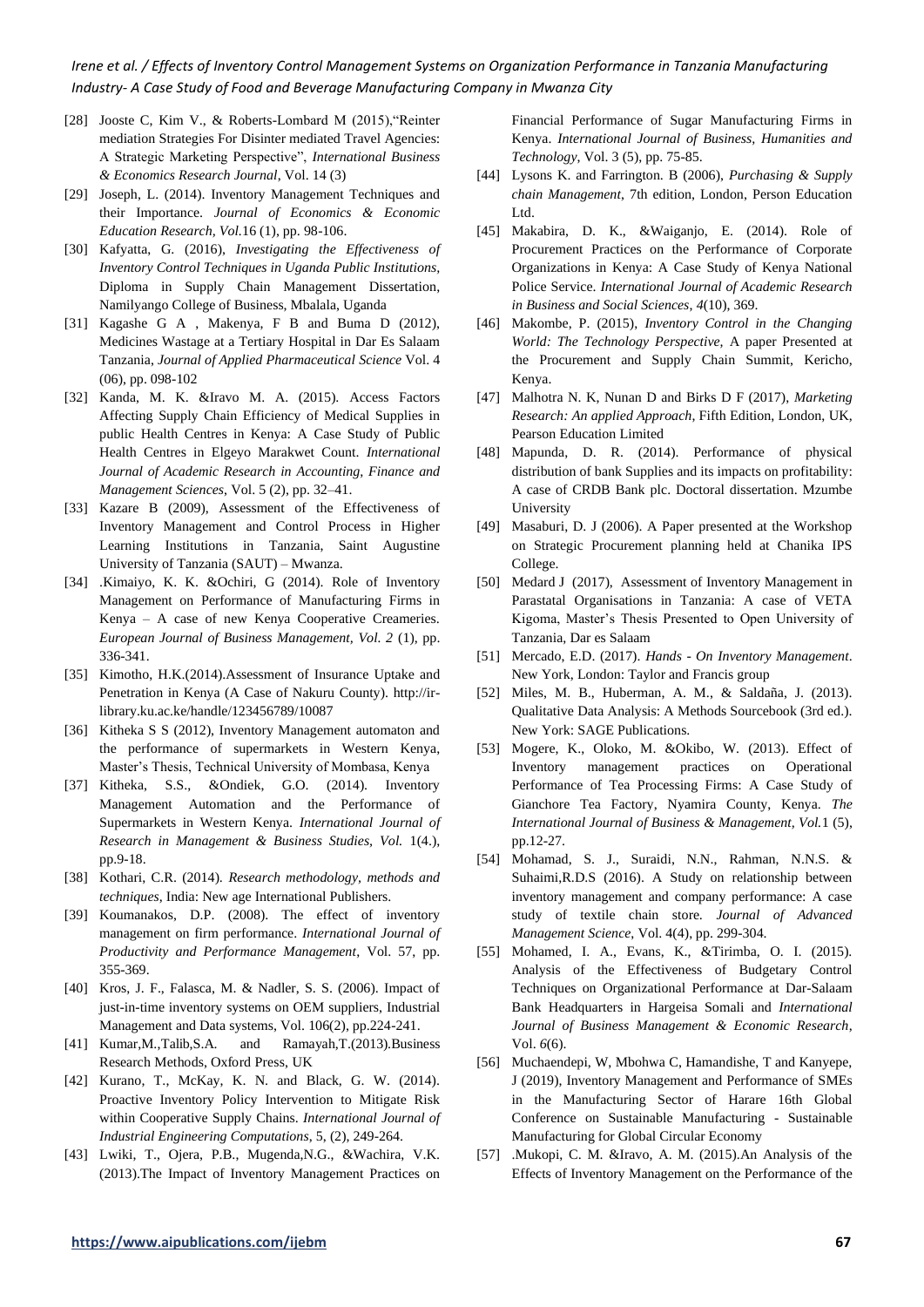Procurement Function of Sugar Manufacturing Companies in the Western Kenya Sugar Belt. *International Journal of Scientific and Research Publications, Vol.* 5(5), pp. 1-13.

- [58] Mukopi, C.M. &Iravo, A.M. (2015). An analysis of the effects of inventory management on the performance of the procurement function of sugar manufacturing companies in the Western Kenya Sugar Belt. *International Journal of Scientific and Research Publications,* Vol. 5(5), pp. 2-14.
- [59] Mukopi, C.M., &Iravo, A.M. (2015). An Analysis of the Effects of Inventory Management on the Performance of the Procurement Function of Sugar Manufacturing Companies in the Western Kenya Sugar Belt. *International Journal of Scientific and Research Publications*, Vol. 5(5), pp. 2-14.
- [60] Muma, B. O., Nyaoga, B. R., Matwere, B. R. &Nyambega, E. K. (2014). Green Supply Chain Management and Environmental Performance among Tea Processing Firms in Kericho County, Kenya. *International Journal of Economics, Finance and Management Science, Vol.* 2(5), pp. 270-276
- [61] Mwangi, A.G. (2013). Inventory Management and Supply Chain Performance of Non-Governmental Organizations in the Agricultural Sector, Kenya. Master's Thesis Presented to University of Nairobi.
- [62] Mwangi, W., &Nyambura, M.T. (2015). The role of inventory management on performance of food processing companies: a case study of Crown Foods Limited Kenya. *European Journal of Business and Social Sciences,* Vol. 4(04), pp. 64-78.
- [63] Mwangi, W., &Nyambura, M.T. (2015). The role of inventory management on performance of food processing companies: a case study of Crown Foods Limited Kenya. *European Journal of Business and Social Sciences, Vol.*  4(4), pp. 64-78.
- [64] Neely, A. (2002), *Business Performance Measurement: Theory and Practice*, Cambridge University Press, UK.
- [65] Neumann, C S and Pardini, D (2014), Factor Structure and Construct Validity of the Self-Report Psychopathy (SRP) Scale and the Youth Psychopathic Traits Inventory (YPI) in Young Men, *Journal of Personality Disorders,* Vol. 28(3), pp. 419–433
- [66] Ngei, N.M., &Kihara, A. (2017). Influence of Inventory Management Systems on Performance of Gas Manufacturing Firms in Nairobi City County, Kenya. *International Journal of Business & Law Research, Vol. 5*(2), pp. 21-39.
- [67] Njeru M D, Njeru A, Memba F and Tirimba O I (2015), Effect of cash management on financial performance of deposit Takin: SA000's in Mount Kenya region, *International Journal of Scientific and Research Publications*
- [68] Odhon'g, E.A., &Omolo, J. (2015). Effect of Human Capital Investment on Organizational Performance of Pharmaceutical Companies in Kenya. *Global Journal of Human Resource Management,3 (6)*,1-29.
- [69] Ogbo, A. (2011). Production and operations management. Supply Chain Management: An International Journal. Enugu: De-verge Agencies Ltd. 12(4), 284–296. (2007).
- [70] Ogbo, A. I. (2011). *Production and operations management.*  Enugu: De-verge Agencies Ltd
- [71] Olhager J (2013), Evolution of operations planning and control: from production to supply chains, *International Journal of Production Research*, Vol. 51, pp. 32-47
- [72] Omondi, D., &Namusonge G. (*2015).* The Role of Supply Chain Leadership in Retail Institutions" Performance: The Case of Nakumatt Holdings Limited, Kenya *International Journal of Humanities and Social Science, Vol.* 5 (2), pp. 135-142.
- [73] Onchoke, B. N., &Wanyoike, D. M. (2016). Influence of Inventory Control Practices on Procurement Performance of Agrochemicals Distributors in Nakuru Central Sub-County, Kenya. *International Journal of Economics, Finance and Management Sciences*, Vol. 4 (3), pp. 117-126.
- [74] Ondyeki Y (2019), An analysis of the management of inventory control system in Tanzania higher education institutions: a case of the Open University of Tanzania Headquators, Master's Thesis Presented to Open University of Tanzania, Dar es Salaam
- [75] Otuya S and Eginiwin E. J (2017), Inventory Management and SMEs Profitability. A Study of Furniture Manufacturing, Wholesale and Eatery Industry in Delta State, Nigeria, *Journal of Finance and Accounting, Vol.* 5 ( 3),pp. 75-79
- [76] Prempeh, K.B. (2015). The impact of efficient inventory management on profitability: evidence from selected manufacturing firms in Ghana. MPRA Paper No. 67889. Available online at https://mpra.ub.uni-muenchen.de/67889.
- [77] Ramos E, Pettit T J, Flanigan& M, Romero L and Huayta K (2020), Inventory Management Model Based on Lean Supply Chain to Increase the Service Level in a Distributor of Automotive Sector, *International Journal of Supply Chain Management,* Vol. 9 (2), pp.113-132
- [78] Resnik D. B (2015) *What is ethics in research & why is it important*, National institute of Environmental Health.
- [79] Sarkar B, Mandal, B and Sumon Sarkar S (2017). Preservation of deteriorating seasonal products with stockdependent consumption rate and shortages. *Journal of Industrial & Management Optimization*, Vol. 13 (1), pp. 187-206.
- [80] Shisia, A., Sang, W., Matoke, J., &Omwario, B. N. (2014). Strategic Innovation and Performance of Public Universities in Kenya.*European Journal of Business and Management*,6(23),259-269.
- [81] Silver, E. A., and Peterson, R (2013). *Decision systems for inventory management and production planning*. New York, NY: Wiley. [\[Google Scholar\]](http://scholar.google.com/scholar_lookup?hl=en&publication_year=1979&author=E.+A.+Silver&author=R.+Peterson&title=Decision+systems+for+inventory+management+and+production+planning)
- [82] Silverman D (2011), *Interpreting Qualitative Data: A Guide to the Principles of Qualitative Research*, 5th edition, SAGE, Singapore
- [83] Sitienei, W. &Memba, F. (2016). The effect of inventory management on profitability of cement manufacturing companies in Kenya: A case study of listed cement manufacturing companies in Kenya. *International Journal of Management and Commerce Innovations*, Vol. 3(2), pp. 111-119.